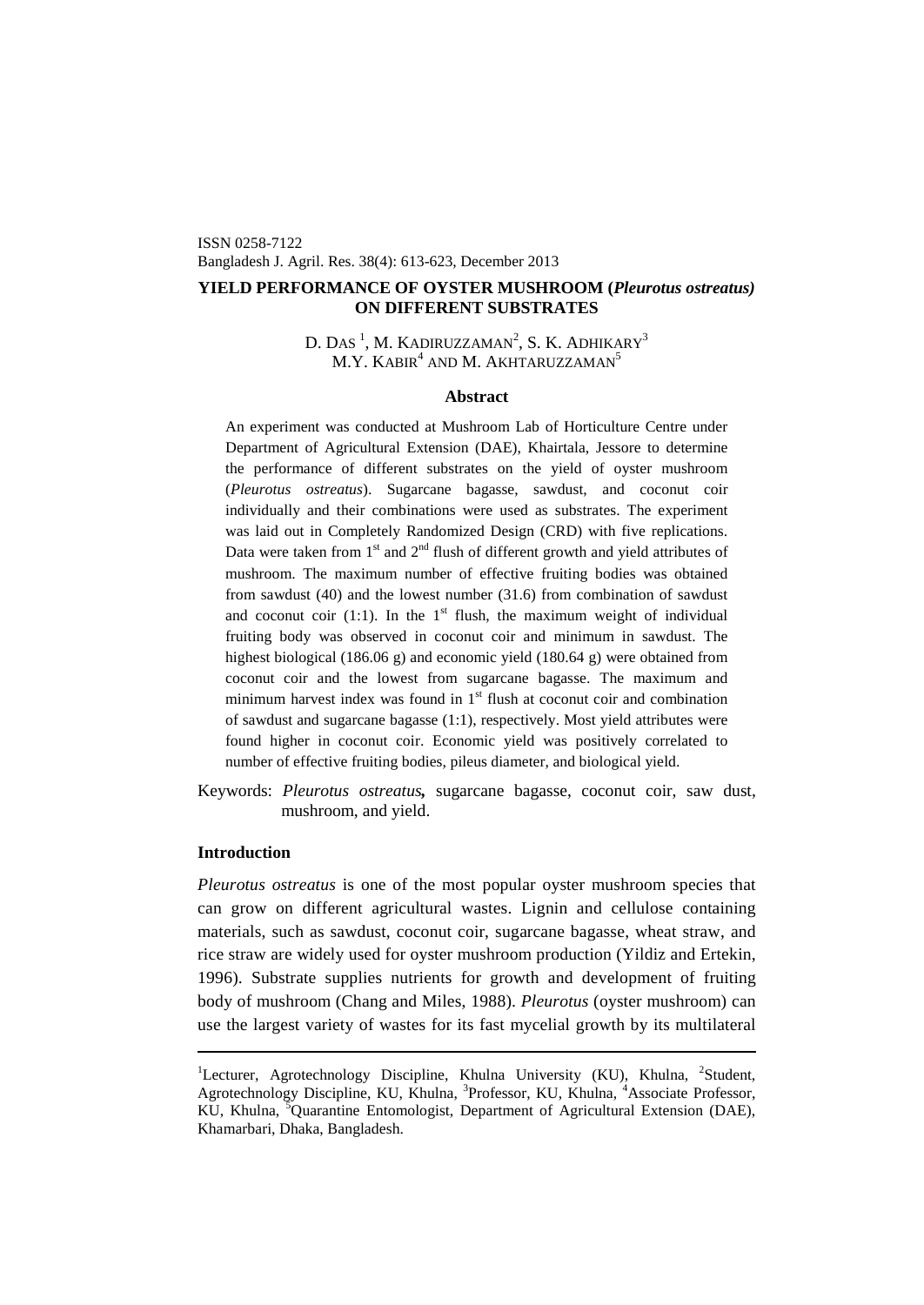enzymes (Poppe, 2000). Sawdust, sugarcane bagasse, and coconut coir are mainly composed of cellulose, hemicellulose, lignin. *Pleurotus ostreatus* grows well in sawdust, sugarcane bagasse, and coconut coir. In Bangladesh, these materials are in abundance which is not being well industrialized and farmers dispose them by burning. These agricultural wastes may offer opportunity for mushroom production, which may be economically viable and environment friendly. If these materials can be used for oyster mushroom cultivation, then these materials may serve as a cheap source of substrate for mushroom growers. Various supplements can be added to the substrates to improve growth and yield of mushroom (Hadwan *et al*., 1997). So, the experiment was conducted using sawdust, sugarcane bagasse, and coconut coir at various compositions with a view to determining a suitable substrate for production of *Pleurotus ostreatus*.

# **Materials and Method**

The experiment was conducted at Mushroom Lab of Horticulture Centre under Department of Agricultural Extension (DAE), Khairtala, Jessore during the period of 30 October 2008 to 30 February 2009 to determine yield performance of oyster mushroom (*Pleurotus ostreatus*) on different substrates.

# **Preparation of pure culture**

Twelve days old culture of juvenile tissue of mushroom in test tube containing PDA medium is known as pure culture. To obtain pure culture a small piece of juvenile tissue taken from the fruiting body was placed into the PDA medium under aseptic condition.

## **Preparation of PDA medium**

The PDA medium was prepared by mixing extracts of 250 g peeled and sliced potato, 20 g glucose, 30 g agar in 1000 ml distilled water. The medium was supplemented with 250 mg of asparagines.

#### **Mother culture**

Mother culture was prepared by using wheat grain. Wheat grains were soaked in water for 12-14 hours and then boiled. After draining out of excess water, calcium carbonate (1g/100g) was added manually. The moisture level of the mixture was maintained about 65% by adding tap water. Each polypropylene bag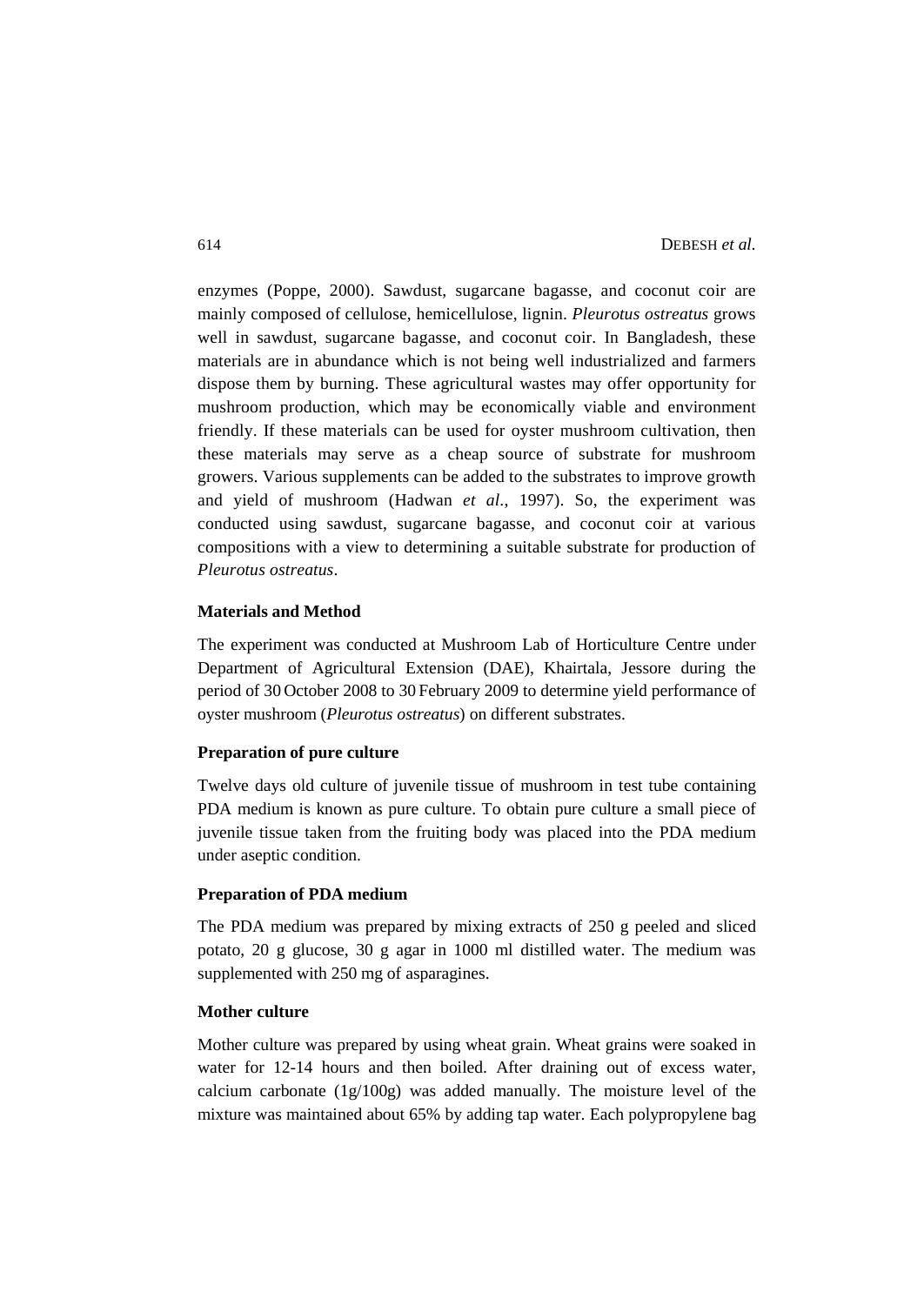of  $80 \times 25$  cm size was filled with 250 g of prepared mixture and packed tightly. The neck of the bag was prepared by heat resistant polyvinyl chloride (PVC) tube. A hole of about 3 cm was made with glass rod at the centre of the mouth to put the inoculums. A piece of pure culture  $(1.0 \text{ cm}^2)$  was placed aseptically into the mouth. All the packets were plugged with cotton and covered with brown paper. Then the inoculated packets were placed in growth chamber at  $25\pm1\textsuperscript{0}C$  in dark. After 18 to 20 days, mother culture became white due to complete colonization of mycelium running. The fully colonized packets were used for spawning.

## **Culture of spawn packet**

After completion of mycelium run in the spawn packet, brown paper, and rubber band of spawn packets were removed from the mouth. Then the mouth of spawn packet was wrapped tightly with rubber band. Two opposite sides of the upper position of spawn packet were opened as D-shape with a blade by removing the plastic sheet. After that the opened surface was scrubbed slightly to remove the thin whitish mycelia layer. Then spawn packets were soaked in water for 10-15 minutes. Water was sprinkled twice a day on the cut surface of spawn packet to maintain 80-85% relative humidity until the mushroom were matured enough to be harvested.

**Treatments:** Six substrates were used as treatments in this experiment viz.,  $T_1$ sugarcane bagasse,  $T_2$ -coconut coir,  $T_3$ -sawdust,  $T_4$ - sugarcane bagasse and coconut coir (1:1),  $T_5$ -sugarcane bagasse and sawdust (1:1),  $T_6$ - sawdust and coconut coir (1:1). Wheat bran (10%) was used as supplement in each treatment.

**Data collection:** The data of following parameters were collected manually on mycelium running rate in spawn packet (cm/day), time required to complete mycelium running in spawn packet (day), stalk diameter (cm), stalk length (cm), pileus diameter (cm), pileus thickness (cm), weight of individual fruiting bodies  $(g)$ , number of effective fruiting body, biological yield  $(g)$ , economic yield  $(g)$ , harvest index  $(\% )$ .

**Statistical analysis**: The collected data were analyzed for partitioning the total variance using computer operated MSTAT-C programme. The treatment means were compared by Duncan' s Multiple Range Test (Gomez and Gomez, 1984). Functional relationships were determined among different yield and growth parameters using simple regression analysis.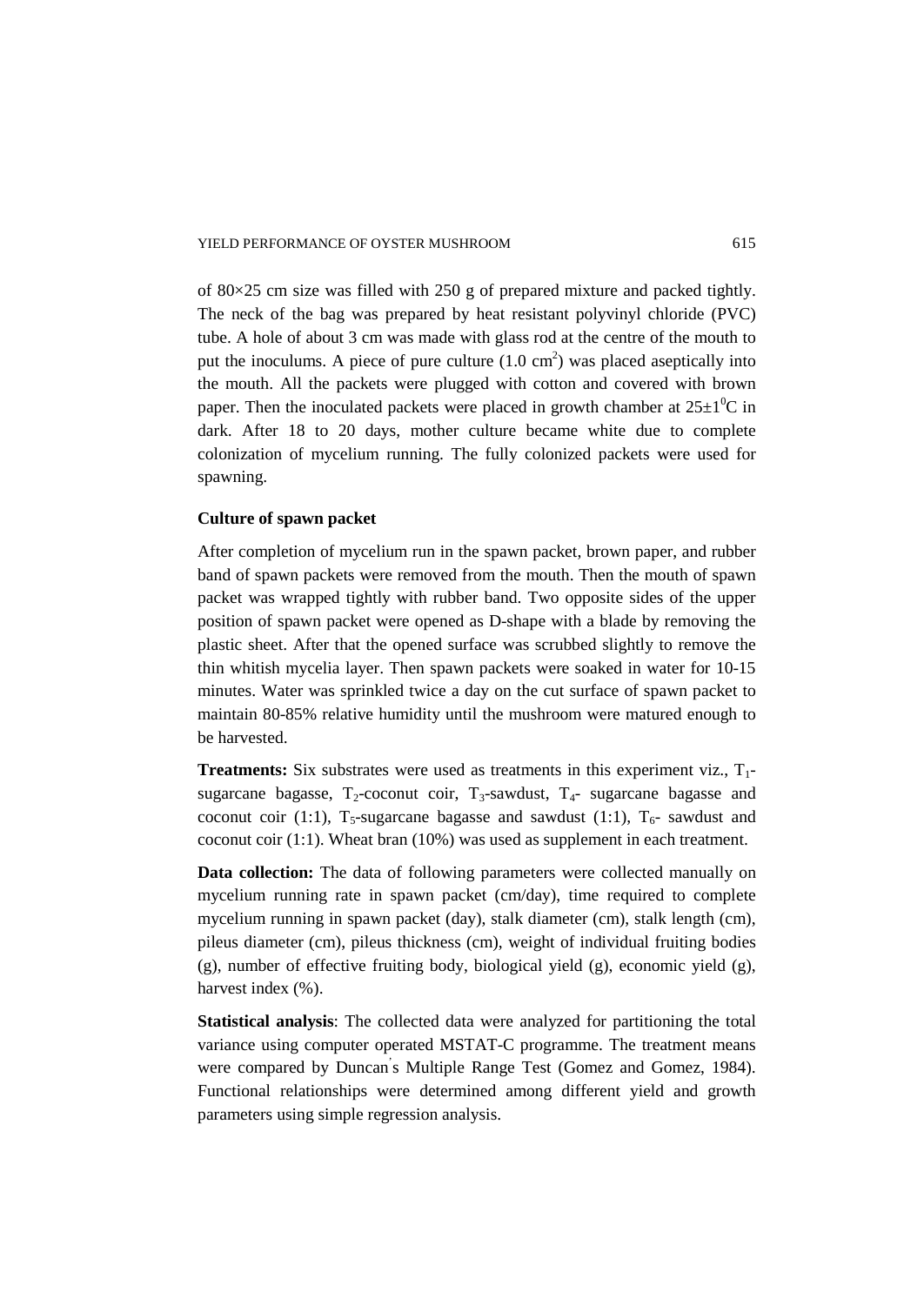## **Results and Discussion**

#### **Mycelium running rate**

Mycelium running rate in spawn packet was ranged from 0.39 to 0.53 cm per day<sup>1</sup>. The highest mycelium running rate was observed from saw dust and the lowest mycelium running rate was found in sugarcane bagasse (Table1). The presence of right proportion of alphacellulose, hemicellulose, and lignin was the probable cause of higher rate of mycelium running in substrate. The lowest mycelium running rate might be due to presence of different kinds of polyphenolic substances in them as suggested by Wang (1982) and low content of cellulose (Gohl, 1993). The capacity of mushroom to grow on lingo-cellulosic substrates is related to the vigor of its mycelium (Permana *et al*., 2004).

**Days required for completion of mycelium running:** Days required for completing mycelium running in spawn packet ranged from 23.4 to 30.8 days on different substrates. The lowest days required to complete mycelium running was recorded from saw dust and highest days required to complete mycelium running was found from the combination of sugarcane bagasse and sawdust (1:1) (Table 1). The appreciable days to complete mycelium running of oyster mushroom on different substrates might be due to variation in their chemical composition and C: N ratio as reported by Bhatti *et al.* (1987).

| <b>Substrates</b>                             | Mycelium running<br>rate in spawn packet<br>(cm/day) | Days required for<br>completion of<br>mycelium<br>running |
|-----------------------------------------------|------------------------------------------------------|-----------------------------------------------------------|
| Sugarcane bagasse                             | 0.39 d                                               | $26.00$ bc                                                |
| Coconut coir                                  | $0.46$ bc                                            | 29.60 a                                                   |
| Sawdust                                       | 0.53 a                                               | $23.40 \text{ c}$                                         |
| Sugarcane bagasse and coco nut coir $(1:1)$ . | 0.47 h                                               | $28.40$ ab                                                |
| Sugarcane bagasse and sawdust $(1:1)$         | 0.40d                                                | 30.80 a                                                   |
| Sawdust and coconut coir $(1:1)$              | 0.45c                                                | 29.60 a                                                   |
| CV(%)                                         | 6.04                                                 | 5.82                                                      |
| Level of significant)                         | $**$                                                 | **                                                        |

| Table1. Effect of different substrates on mycelial growth of oyster mushroom. |  |  |  |  |
|-------------------------------------------------------------------------------|--|--|--|--|
|-------------------------------------------------------------------------------|--|--|--|--|

 $**$  = Significant at 1 % level.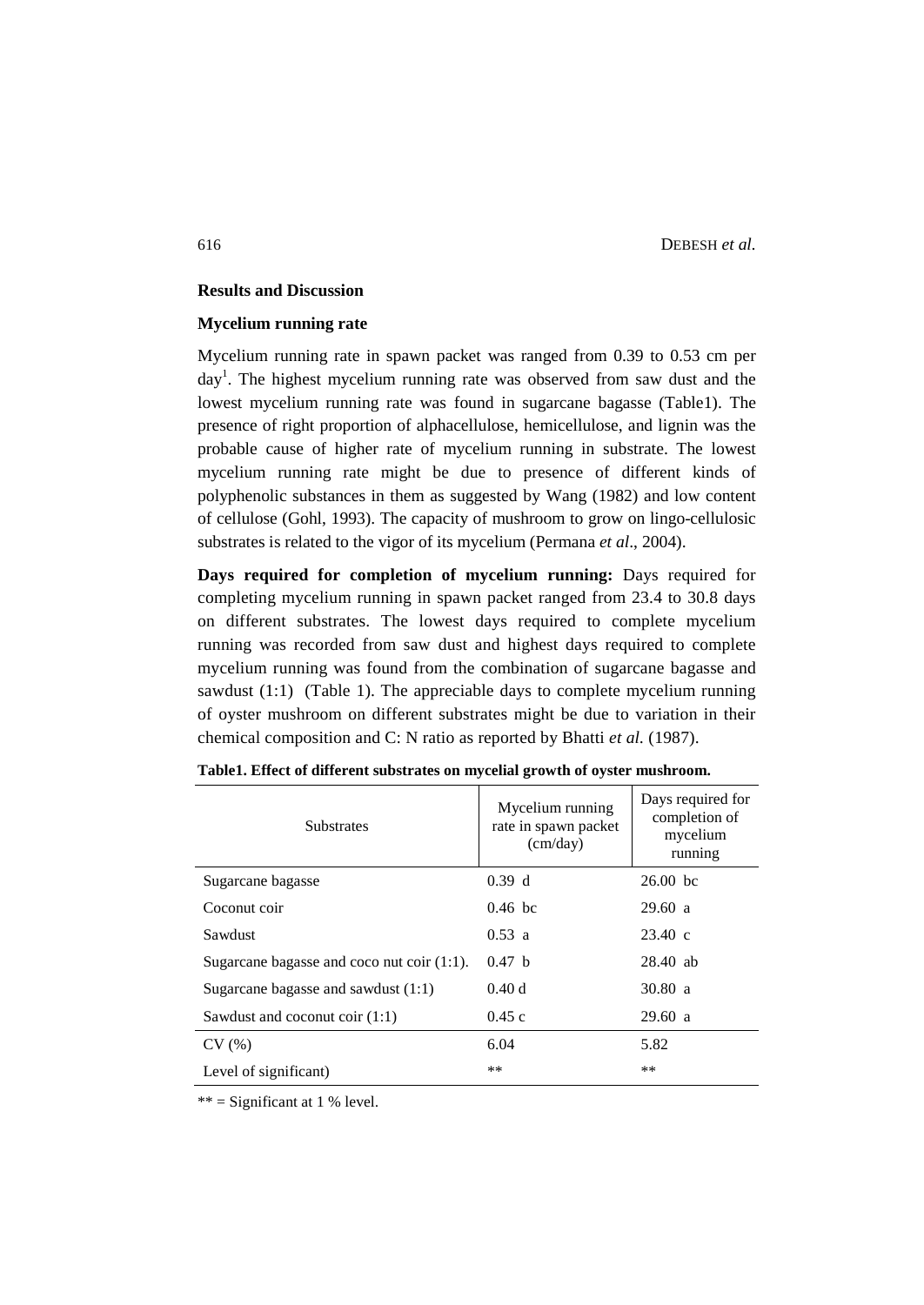## **Stalk length**

The stalk length of fruiting body of different substrates ranged from 3.22 to 4.12 cm and 3.27 to 4.66 cm in 1<sup>st</sup> and  $2<sup>nd</sup>$  flush, respectively. In 1<sup>st</sup> flush, the lowest stalk length was obtained from sugarcane bagasse and highest stalk length was found from combination of sugarcane bagasse and coconut coir (1:1). In  $2<sup>nd</sup>$  flush, the lowest stalk length was found from coconut coir. In  $2<sup>nd</sup>$  flush, the highest stalk length was found from combination of sawdust and coconut coir (1:1) (Table 2). Kurtzman and Zadrazil (1982) reported that the elongation of stalk resulting the reduction of pileus diameter and pileus thickness which might be due to the fact that nutrients of substrates become exhausted to elongate the stalk which lead to reduce of pileus diameter and pileus thickness.

# **Stalk diameter**

The stalk diameter of fruiting body of different substrates ranged from 0.78 to 0.87 cm and 0.68 to 0.74 cm in 1<sup>st</sup> and  $2<sup>nd</sup>$  flush, respectively. In 1<sup>st</sup> flush, the minimum stalk diameter was obtained from combination of sugarcane bagasse and coconut coir (1:1) and the maximum stalk diameter was recorded from combination of sugarcane bagasse and sawdust  $(1:1)$ . In case of  $2<sup>nd</sup>$  flush, the highest stalk diameter was found from combination of sugarcane bagasse and coconut coir (1:1) and minimum was recorded from combination of sugarcane bagasse and saw dust (Table 2).

# **Pileus diameter**

The pileus diameter ranged from 7.02 to 8.28 cm and 6.52 to 8.43 cm in  $1<sup>st</sup>$  flush and  $2<sup>nd</sup>$  flush, respectively. The maximum pileus diameter was obtained from combination of sawdust and coconut coir and minimum was recorded from coconut coir in  $1<sup>st</sup>$  flush. In case of  $2<sup>nd</sup>$  flush, the peak pileus diameter was obtained from combination of sawdust and sugarcane bagasse (1:1). In  $2<sup>nd</sup>$  flush, the lowest pileus diameter was recorded from sugarcane bagasse (Table 2). High C : N ratio is very important for pileus diameter and pileus thickness. It is likely that sawdust has a high C : N ratio which resulted in the enhanced growth of the pileus (Veena *et al*., 1998)

# **Pileus thickness**

The pileus thickness ranged from 0.44 to 0.48 cm and 0.49 to 0.58 cm in  $1<sup>st</sup>$  flush and  $2<sup>nd</sup>$  flush, respectively. The maximum pileus thickness was observed from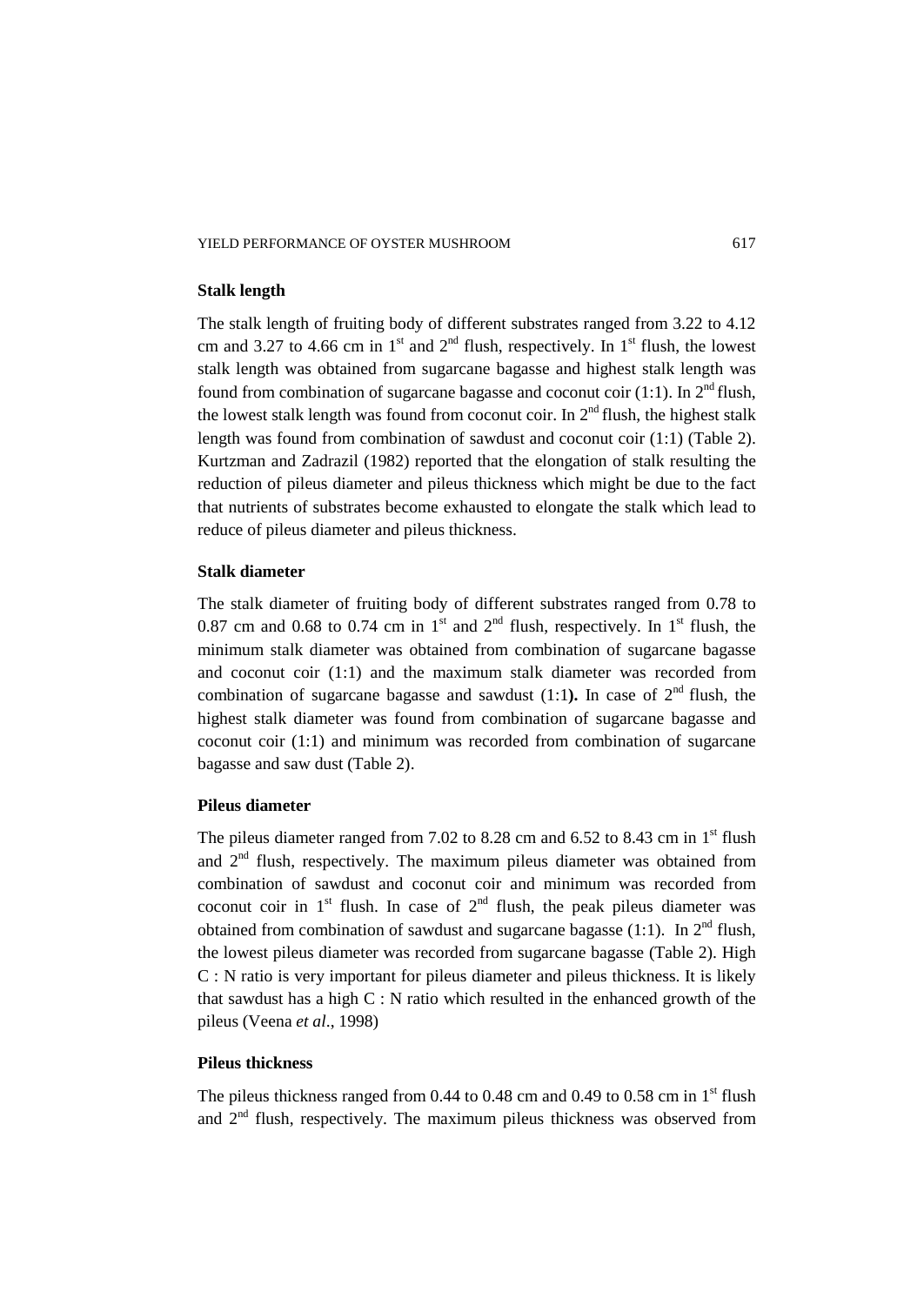combination of sawdust and sugarcane bagasse (1:1) and lowest was observed in sawdust in  $1<sup>st</sup>$  flush. In  $2<sup>nd</sup>$  flush, the maximum pileus thickness was found from combination of sawdust and coconut coir (1:1). The lowest pileus thickness was obtained from coconut coir (Table 2).

## **Number of effective fruiting bodies**

The number of effective fruiting bodies ranged from 31.6 to 40 and 16.6 to 27.2 in  $1<sup>st</sup>$  and  $2<sup>nd</sup>$  flush, respectively. In  $1<sup>st</sup>$  flush, the maximum number of fruiting bodies was observed in sawdust and minimum number of fruiting bodies was observed in combination of sawdust and coconut coir (1:1) (Table 2). The variation of number of effective fruiting bodies might be due to passing of time as nutrient concentration decreased in spawn packet gradually. Yoshida *et al.* (1993) reported that number of effective fruiting bodies might be increased when substrates were mixed with wheat bran as supplements.

# **Weight of individual fruiting body**

Weight of individual fruiting body is an indication of yield. In  $1<sup>st</sup>$  flush, the maximum weight of individual fruiting body was observed in coconut coir and minimum weight of individual fruiting body was found at sawdust. In  $2<sup>nd</sup>$  flush, the highest average individual weight of fruiting body was obtained in combination of coconut coir and sugarcane bagasse (1:1) and lowest was found from sawdust (Fig. 1).

#### **Biological yield**

Biological yield of oyster mushroom on different substrates ranged from 89 to 131 g and 49.2 to 61.28 g per 500 g spawn packet in  $1<sup>st</sup>$  and  $2<sup>nd</sup>$  flush, respectively. The highest biological yield was obtained from coconut coir and lowest from sawdust in  $1<sup>st</sup>$  flush. In case of  $2<sup>nd</sup>$  flush, the maximum biological yield was obtained from the combination of sawdust and coconut coir (1:1) (Table 3). The minimum biological yield was obtained in sugarcane bagasse in  $2<sup>nd</sup>$  flush. The higher biological yield was obtained in 1<sup>st</sup> flush than  $2<sup>nd</sup>$  flush due to high nutrient content in spawn packet at initial period. The cellulose and hemicellulose of substrates are reduced by passing of time after inoculation (Adamovic *et al.,* 1996) which might be the possible cause of lower number of fruiting bodies and yield is in latter flushes.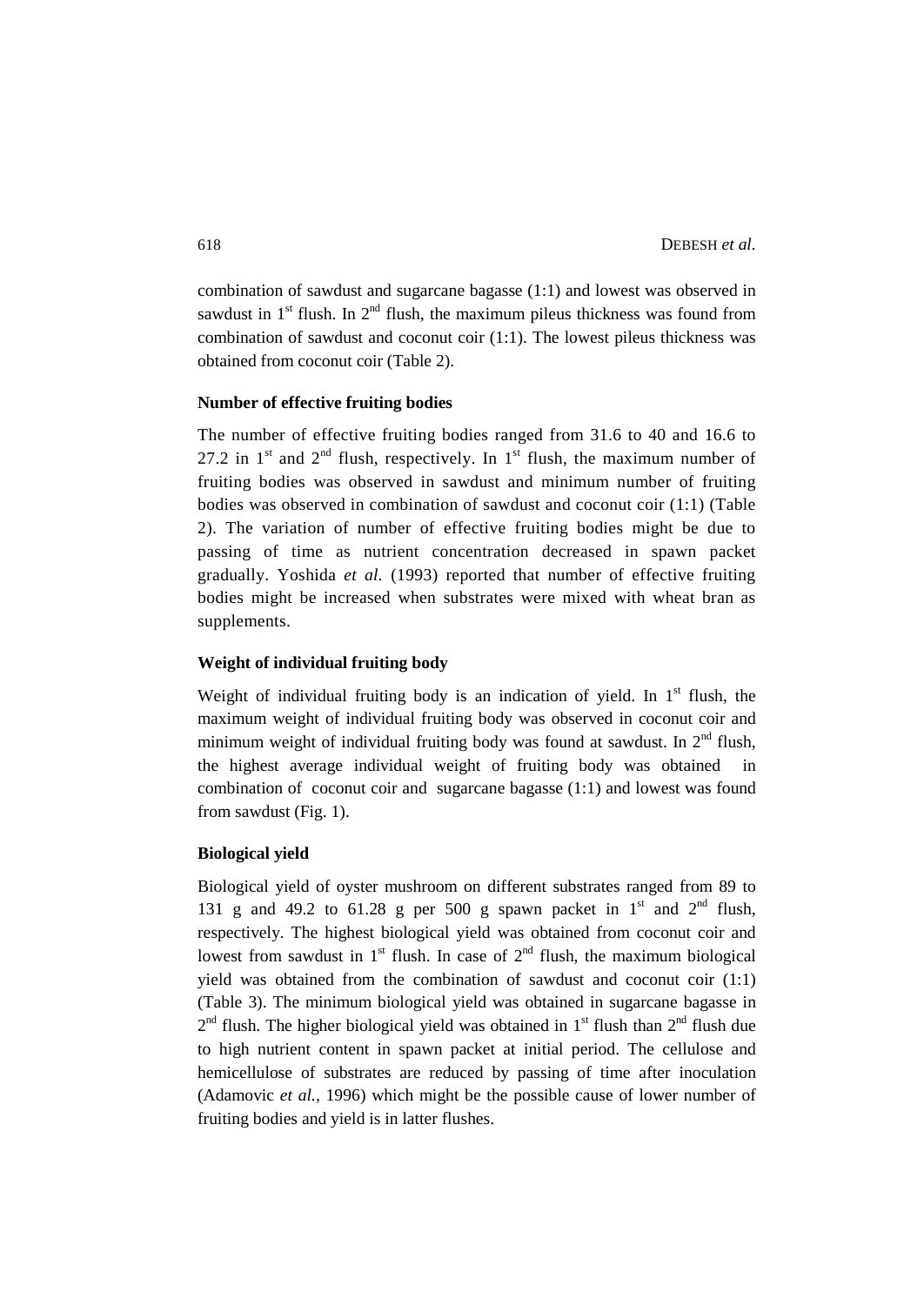#### **Economic yield**

The economic yield ranged from 85.94 to 127.74 g and 47.02 to 58.18 g per 500 g spawn packet in  $1<sup>st</sup>$  flush and  $2<sup>nd</sup>$  flush, respectively. The maximum economic yield was obtained from coconut coir and minimum from combination of sugarcane bagasse and coconut coir (1:1) in  $1<sup>st</sup>$  flush. In  $2<sup>nd</sup>$  flush, the utmost economic yield was found from the combination of sugarcane bagasse and sawdust (1:1) and the minimum economic yield was found from sugarcane bagasse (1:1) (Table 3). From the result, it can be concluded that performance of coconut coir is better than other substrates due to yield response. In most substrates, higher yield was obtained in  $1<sup>st</sup>$  flush than that of  $2<sup>nd</sup>$  flush. Substrates rich in usable nitrogen after spawn run bring about enhancing the mushroom yield and quality and in bioconversion and bioaccumulation efficiency (Patil *et al.,* 2008)



**Fig. 1. Performance of different substrates on weight of individual fruiting body.**  \*\*  $T_1$ - sugarcane bagasse,  $T_2$ -coconut coir,  $T_3$ -sawdust,  $T_4$ - sugarcane bagasse and coconut coir (1:1), T<sub>5</sub>-sugarcane bagasse and sawdust (1:1), T<sub>6</sub>- sawdust and coconut coir (1:1).

#### **Harvest index**

Harvest index is a ratio of economical yield to biological yield which indicates the suitability of substrates. The range of harvest index is 96.12-97.51% and 94.19-96.26% in  $1<sup>st</sup>$  flush and 2nd flush, respectively. There is no significant difference in harvest index among different substrates but maximum harvest index (97.51%) was observed from coconut coir and minimum harvest index (96.12%) was recorded from combination of sawdust and sugarcane bagasse (1:1) in 1<sup>st</sup> flush (Table 3). In case of  $2<sup>nd</sup>$  flush, the maximum harvest index was obtained from the combination of sugarcane bagasse and sawdust (1:1) and minimum was found from coconut coir.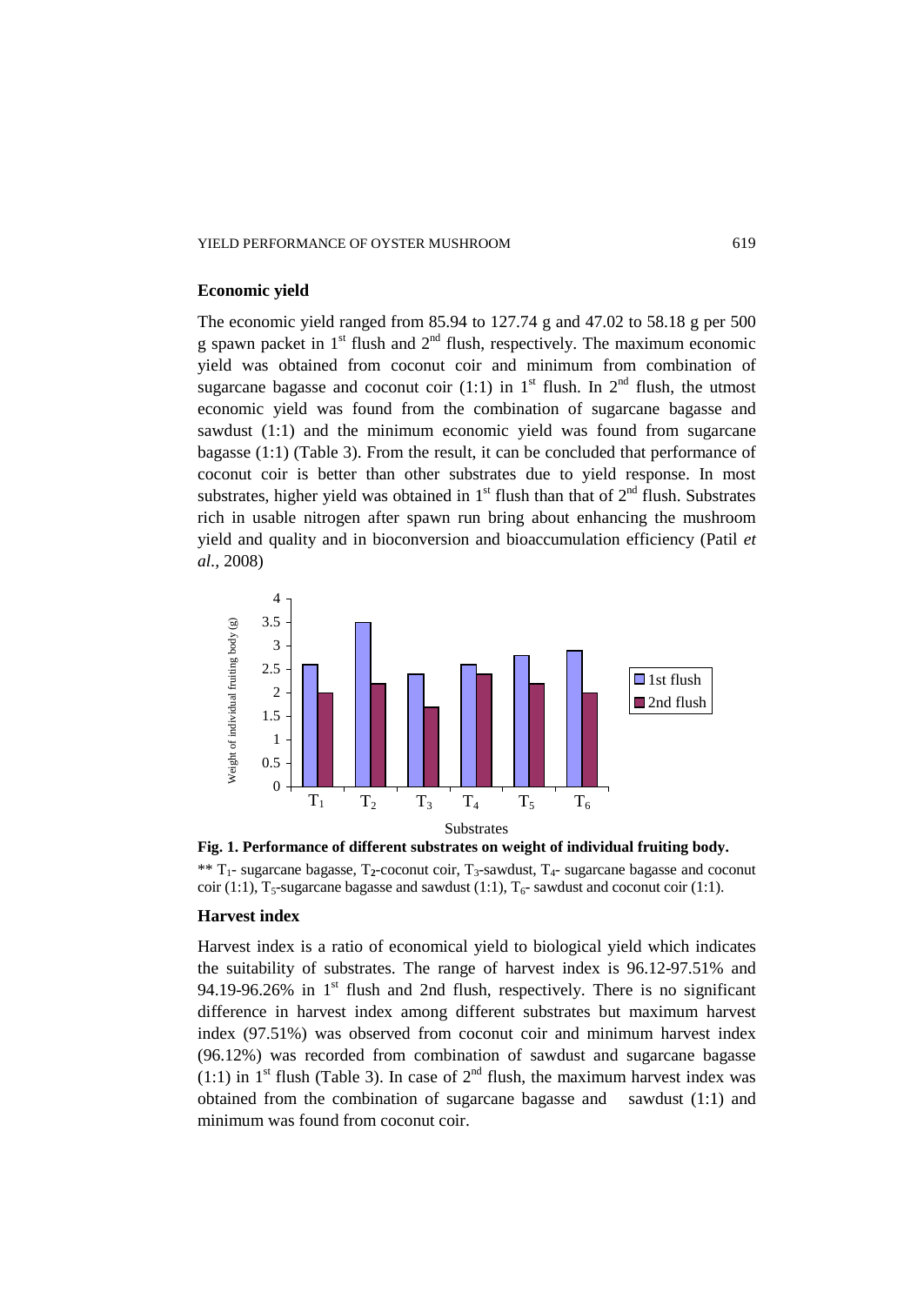| <b>Substrates</b>                                      | Pileus diameter (cm) |             | Pileus thickness<br>(cm) |             | Stalk length (cm) |                          | Stalk diameter<br>(cm) |             | No. of effective<br>fruiting bodies |                          |
|--------------------------------------------------------|----------------------|-------------|--------------------------|-------------|-------------------|--------------------------|------------------------|-------------|-------------------------------------|--------------------------|
|                                                        | $1st$ flush          | $2nd$ flush | $1st$ flush              | $2nd$ flush | $1st$ flush       | 2 <sup>nd</sup><br>flush | $1st$ flush            | $2nd$ flush | $1st$ flush                         | 2 <sup>nd</sup><br>flush |
| Sugarcane bagasse                                      | $7.9$ ab             | 6.52 b      | 0.45                     | $0.55$ ab   | 3.22c             | 3.69ab                   | 0.81                   | 0.69        | 35.2bc                              | 16.6c                    |
| Coconut coir                                           | 7.02c                | 6.64 b      | 0.47                     | 0.49 b      | $4.03$ ab         | 3.27 <sub>b</sub>        | 0.85                   | 0.73        | 37.8 <sub>b</sub>                   | 25.2a                    |
| Saw dust                                               | 7.47 bc              | $7.36$ ab   | 0.44                     | $0.53$ ab   | 4.05ab            | 4.57a                    | 0.82                   | 0.73        | 40.0a                               | 17.8c                    |
| Sugarcane bagasse<br>and coconut<br>$\text{coir}(1:1)$ | 7.1c                 | $7.31$ ab   | 0.45                     | $0.55$ ab   | 4.12 a            | 3.64ab                   | 0.78                   | 0.74        | 33.4c                               | 20.4 <sub>b</sub>        |
| Sugarcane bagasse<br>and sawdust $(1:1)$               | 7.49 bc              | 8.43 a      | 0.48                     | $0.56$ ab   | 3.92 b            | 3.73ab                   | 0.87                   | 0.68        | 33.8c                               | 17c                      |
| Sawdust and<br>coconut coir $(1:1)$                    | 8.28a                | 7.38 ab     | 0.47                     | 0.58a       | $4.04$ ab         | 4.66 a                   | 0.84                   | 0.71        | 31.6d                               | 27.2a                    |
| CV(%)                                                  | 4.26                 | 13.63       | 7.06                     | 10.61       | 4.82              | 10.99                    | 9.74                   | 5.55        | 11.01                               | 13.0                     |
| Level of<br>significance                               | $***$                | $***$       | <b>NS</b>                | $\ast$      | $***$             | $***$                    | <b>NS</b>              | <b>NS</b>   | $***$                               | $**$                     |

**Table 2. Performance of different substrates on yield attributes of oyster mushroom.**

 $NS = Non-significant; ** = Significant at 1% level; * = Significant at 5% level;$ 

620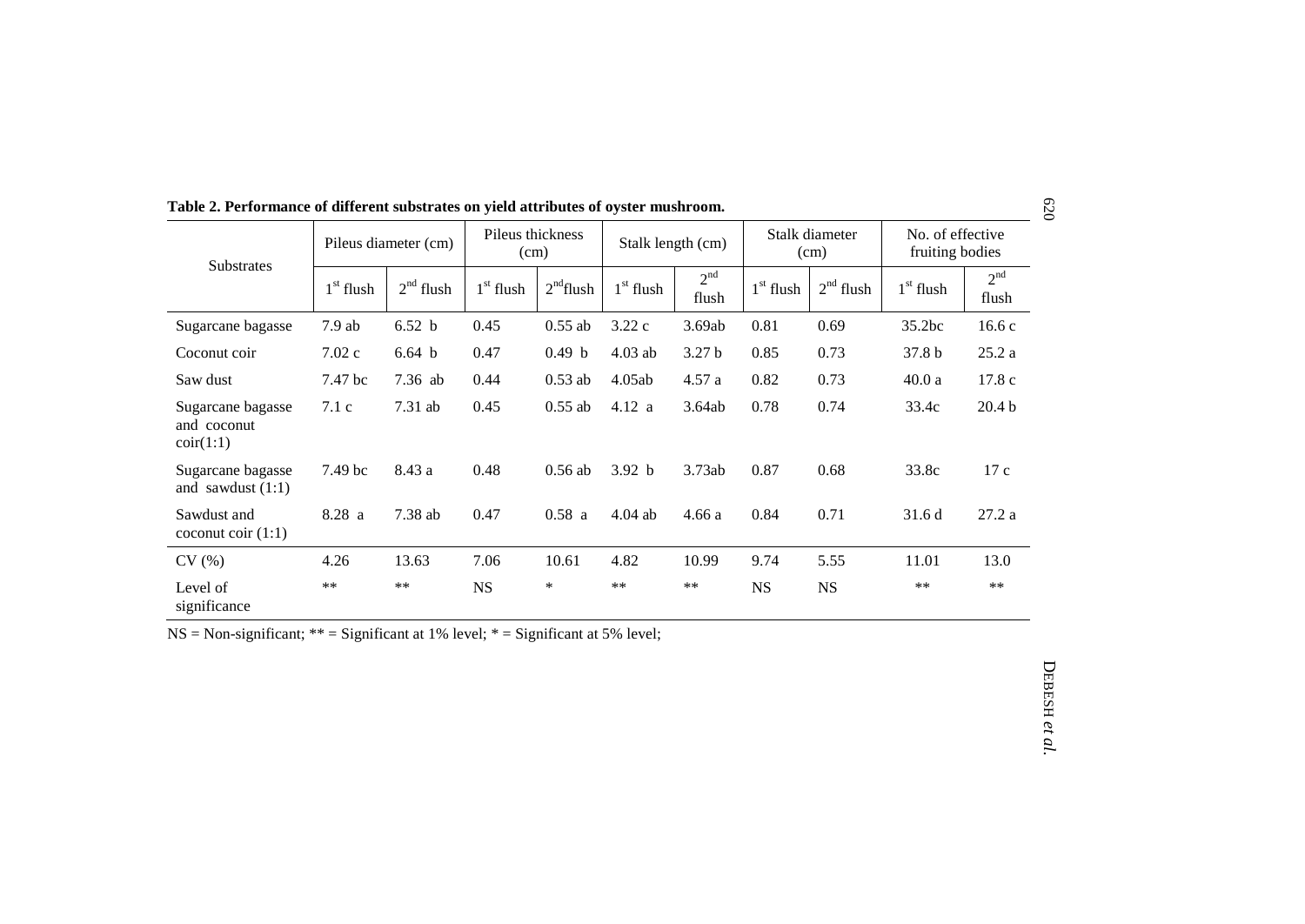| <b>Substrates</b>                                                          | Biological yield (g) |                   |                    | Economic yield $(g)$ | Harvest index $(\% )$ |             |
|----------------------------------------------------------------------------|----------------------|-------------------|--------------------|----------------------|-----------------------|-------------|
|                                                                            | $1st$ flush          | $2nd$ flush       | $1st$ flush        | $2nd$ flush          | $1st$ flush           | $2nd$ flush |
| Sugarcane bagasse                                                          | 92 b                 | 49.2 <sub>b</sub> | 89.24 h            | 47.02 <sub>b</sub>   | 97                    | 95.56       |
| Coconut coir                                                               | 131 a                | 55.60 ab          | 127.74a            | 52.90 ab 97.51       |                       | 95.14       |
| Sawdust                                                                    | 89 b                 | 57.32 ab          | 86.12 <sub>b</sub> | $55.0$ ab            | 96.76                 | 95.89       |
| Sugarcane bagasse and<br>$\operatorname{cocomut} \operatorname{coir}(1:1)$ | 89.1 b               | 56.20 ab          | 85.94 <sub>b</sub> | 54.04 ab 96.45       |                       | 96.15       |
| Sugarcane bagasse and<br>sawdust $(1:1)$                                   | 98.6 b               | 60.44a            | 94.78 b            | 58.18 a              | 96.12                 | 96.26       |
| Sawdust and coconut coir<br>(1:1)                                          | 97 h                 | 61.28 a           | 94.24 h            | 57.72 a              | 97.15                 | 94.19       |
| CV(%)                                                                      | 6.87                 | 12.60             | 6.78               | 12.75                | 1.27                  | 0.95        |
| Level of Significance                                                      | **                   | $***$             | **                 | **                   | <b>NS</b>             | <b>NS</b>   |

**Table 3. Yield performance of oyster mushroom on different substrates.**



**Fig. 3. Functional relationship between number of effective fruiting bodies and economic yield.**

The direct linear relation is obtained between number of effective fruiting bodies and economic yield by plotting economic yield against number of effective fruiting bodies. The figure indicates that economic yield per spawn packet increased as rising the number of fruiting bodies. The figure shows that about 50% of economic yield is affected by number of effective fruiting bodies.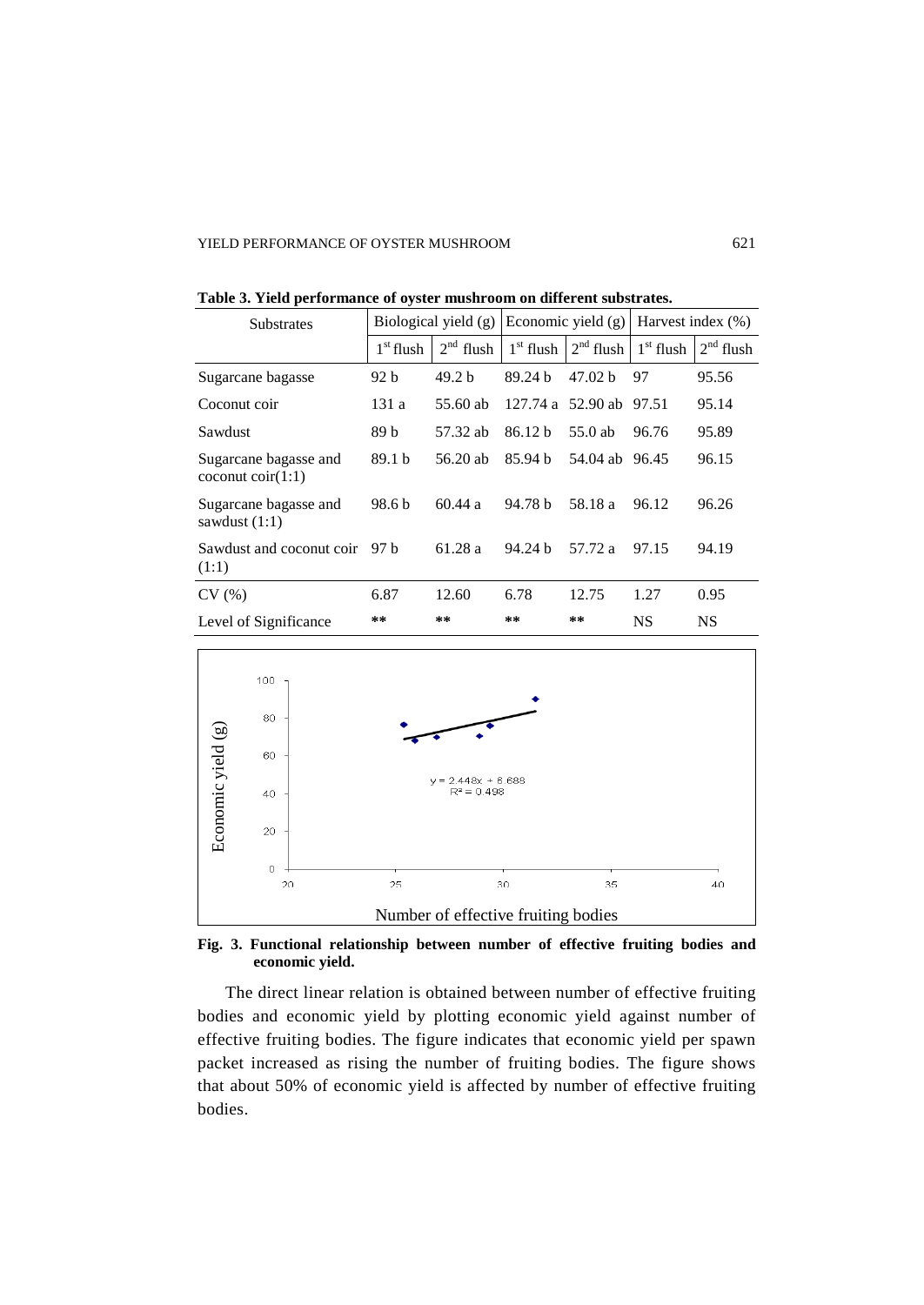

**Fig. 4. Functional relationship between pileus thickness and economic yield.**

The positive linear relationship between pileus thickness and economic yield is found when economic yield is plotted against pileus thickness. The relationship shows that economic yield is dependent on pileus thickness. This figure suggests that the variation of 80.3% economic yield is explained with pileus thickness.



Biological yield (g)



When economic yield is regressed against biological yield then linear relation is obtained which indicates that increasing the biological yield, increasing the economic yield. The line shows that the economic yield is dependent on biological yield and over 99% variation in economic yield may be explained by the variation of biological yield.

## **References**

Adamovic, M., G. Grubic., I. Milenkovic., R. Jovanovic., R. Protic., L. Sretenovic and L. Stoiccvic. 1996. Biodegradation of wheat straw achieved during *Pleurotus ostreatus*  mushroom production. *J. Sc. Agril. Res.* **57**(3-4): 79-88.